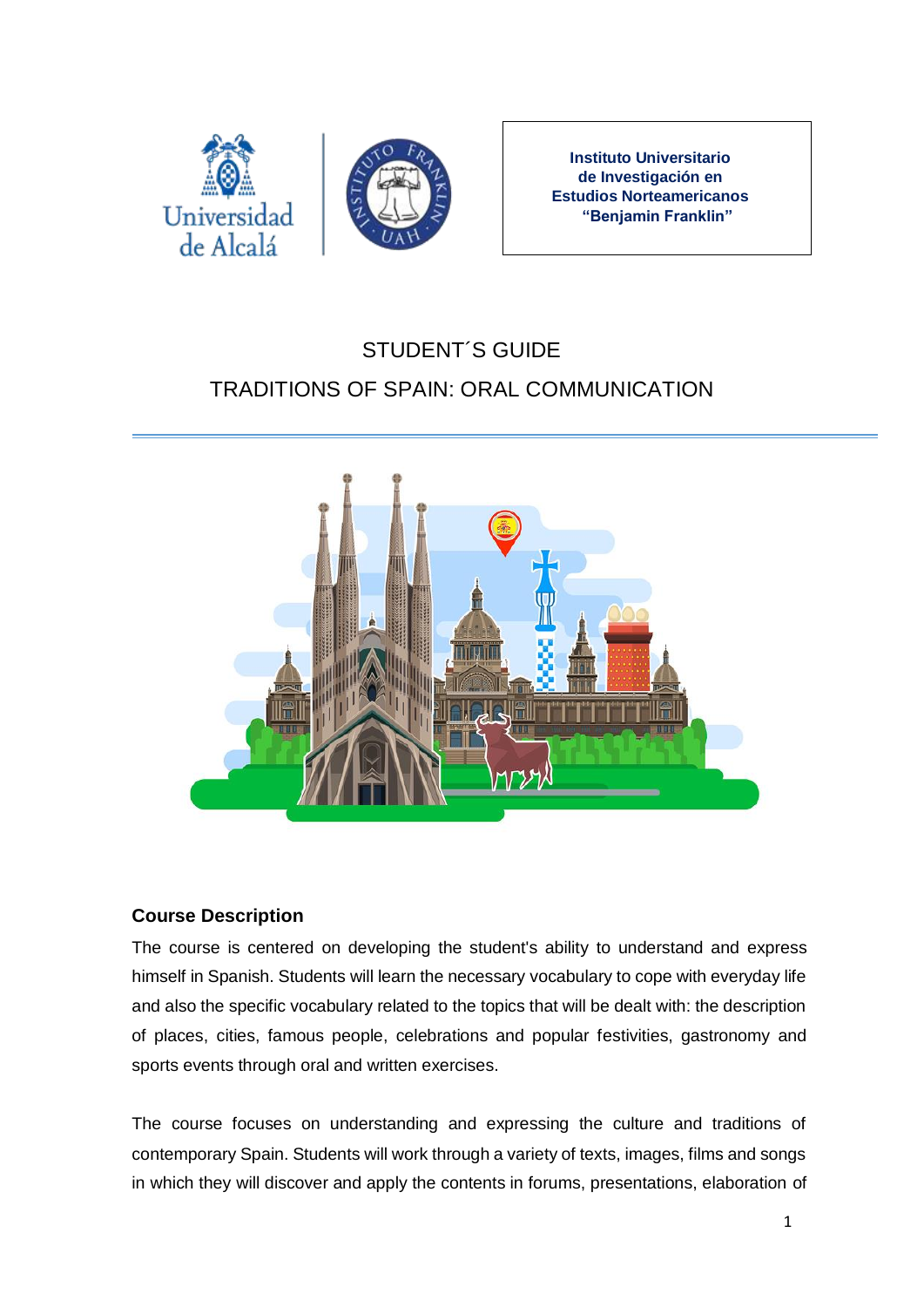brochures and murals. The objective is to promote the student's critical analysis through the development of his or her reading, writing and oral communication skills so that he or she acquires a complete perspective of the traditions and customs in Spain while practicing his or her expression in Spanish

#### **NOTE: This course explores different cultural themes (such as bullfighting or religious manifestations) that can hurt the student's sensibility**.

#### **Introduction of the Professor**

#### **Laura Rey Carretero**



Has a degree in Teaching from the Centro de Enseñanza Superior Cardenal Cisneros.

Has worked as a teacher and social educator. She teaches different courses such as Elementary Spanish, Spanish Literature and and Traditions of Spain.

She is responsible for cultural activities and trips as well as events at Instituto Franklin-UAH organizing different international conferences and seminars. Her interests focus on Spanish education, dynamic methodologies and

multicultural exchange in the classroom. Contact: [Laura.rey@institutoftanklin.net](file:///D:/Users/Laura%20Rey/Desktop/Clases/Tradiciones/Tradiciones%20de%20España%20-%20Online/Laura.rey@institutoftanklin.net)

## **Learning Results**

## **Practical application of the course**

This course will help the student acquire a good level of Spanish by learning about different popular traditions of Spain. The student will learn how to describe these traditions using different tools such as texts, videos, presentations and individual work. That way the student will discover the richness of Spain and the differences and similarities that exist within the regions of the country.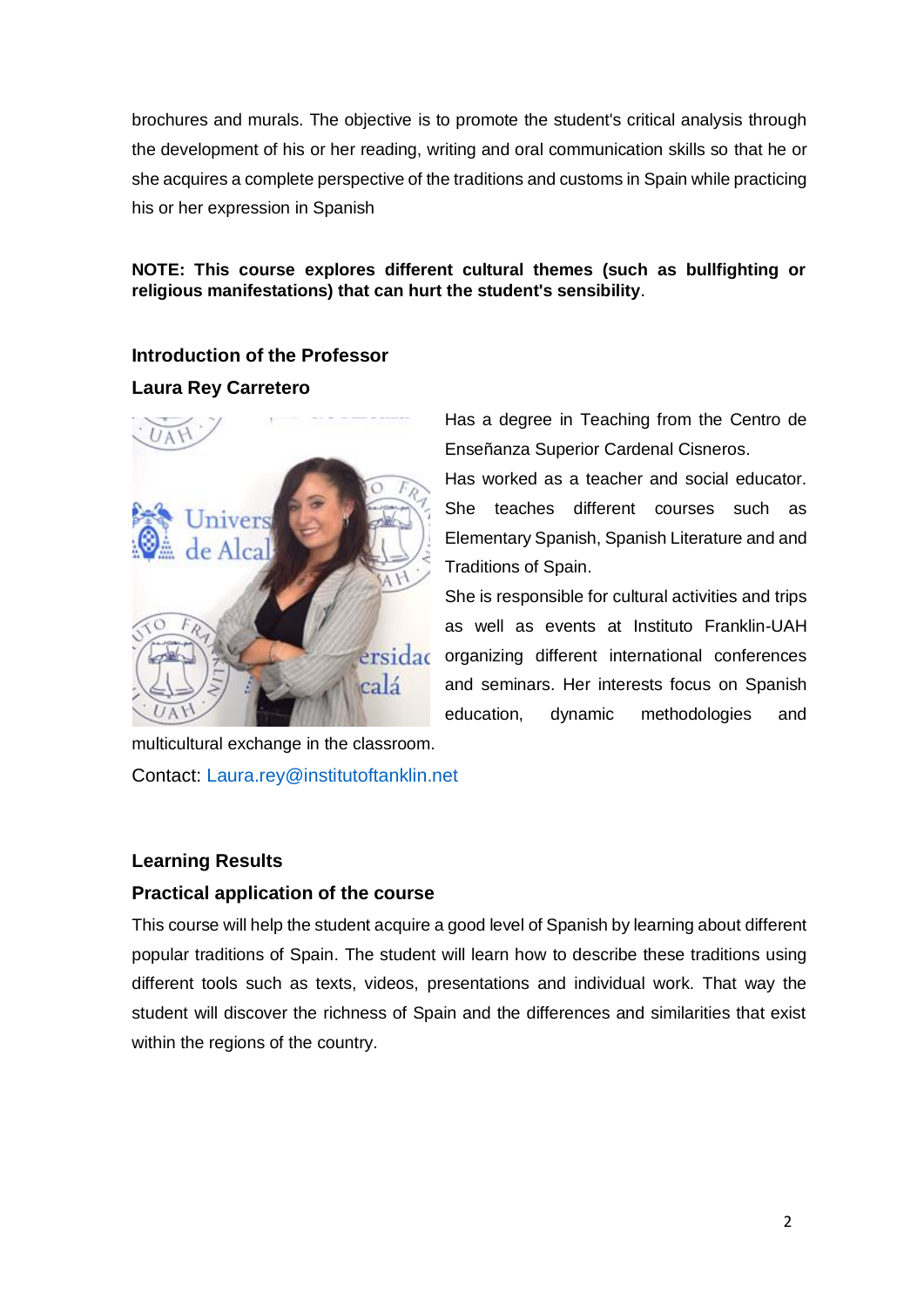## **Objectives**

The objective of this course is to introduce Spain and the different traditions that exist in the country. Spanish traditions are used to help students improve their oral communication in Spanish. Students will learn about the geography and the type of government, while developing their Spanish language skills.

## **Competences**

The course's teaching approach is student-centered and competency-based. The course will have as an objective the development of the following competences:

| Competence 1. | Understanding of texts, images and audiovisual material<br>related to the contents of the course.                                                      |
|---------------|--------------------------------------------------------------------------------------------------------------------------------------------------------|
| Competence 2. | Application of vocabulary in specific exercises and oral<br>production in presentations or class activities.                                           |
| Competence 3. | Acquisition of language skills to employ formal or informal<br>discourse depending on the situation or target audience                                 |
| Competence 4. | Recognition of the different popular manifestations and<br>celebrations of Spanish folklore                                                            |
| Competence 5. | Analysis and understanding of the social function of<br>folklore in the different geographical regions                                                 |
| Competence 6. | Participation in group activities that allow the student to<br>become aware of the group and the knowledge acquired<br>by the contributions of others. |

## **Bibliography**

*Información práctica sobre España* <http://www.spain.info/es/informacion-practica/sobre-espana/>

*Todo sobre España*

<http://www.red2000.com/spain/primer/1fest.html>

*Ciudades Patrimonio de la Humanidad* <http://www.ciudadespatrimonio.org/presentaciondelgrupo/index.php>

World Heritage Sites UNESCO